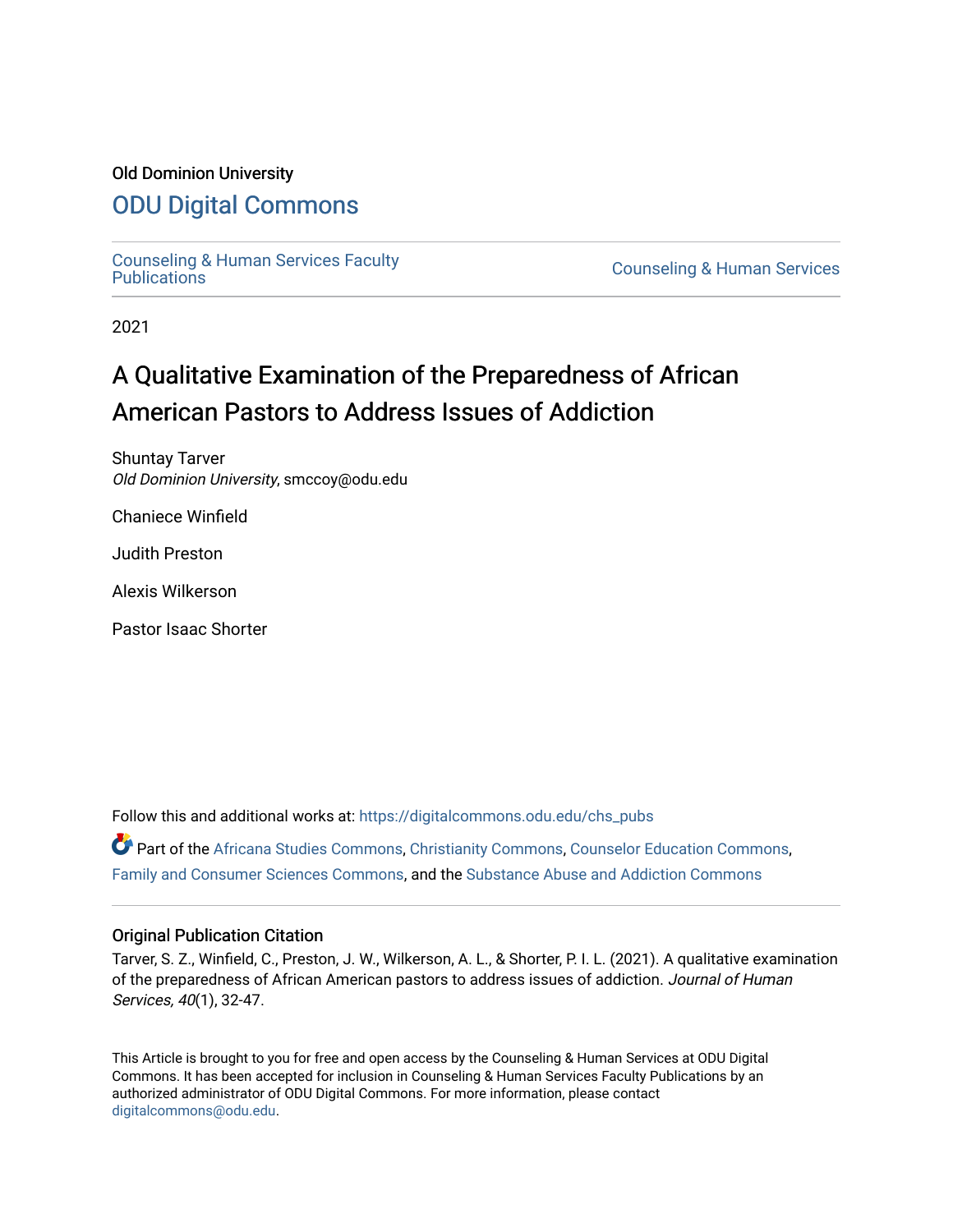# **A Qualitative Examination of the Preparedness of African American Pastors to Address Issues of Addictions**

Shuntay Tarver, Chaniece Winfield, Judith Preston, Alexis Wilkerson, and Pastor Isaac Shorter

### **Abstract**

This study qualitatively explored the preparedness of African American pastors to meet the needs of parishioners with addictions. Findings indicated that African American pastors do not always perceive themselves to be prepared to address issues of addiction, and existing cultural barriers challenge collaboration between human services practitioners and African American pastors. Findings also revealed that despite existing cultural barriers, African American pastors are willing to collaborate with professionals who offer educational opportunities in culturally relevant ways. Human services professionals' ability to understand cultural nuances of African American pastors is of paramount concern to effectively enhance the quality of life for clients utilizing faith-based interventions to meet the needs of individuals with addiction. Recommendations for strategies for human service professionals to build collaborations with pastors of African American churches are provided.

*Keywords:* African American pastors, addiction, cultural barriers, faith based interventions

# **A Qualitative Examination of the Preparedness of African American Pastors to Address Issues of Addictions**

The field of human services is being tasked with responding to increased substance use and addiction, specifically the usage of opioids and other illicit substances, initiating an ongoing national crisis and the need for innovative treatments for active recovery (Ali et al., 2015; Corrigan & Nieweglowski, 2018; Winfield & Rehfuss, 2019). The need for holistic treatment approaches to assist individuals experiencing substance use and addiction has been recognized and supported on a national level with legislation such as the Comprehensive Addiction and Recovery Act, Mental Health Parity and Addiction Equity Act of 2008, and the Affordable Care Act (ACA) of 2010, all of which provide funding for addiction services and treatment (McConnell et al., 2012; Roberts et al., 2016; Vincent & Reed, 2014). Researchers support and argue the need for more addiction practitioners, specifically those in the human services discipline, to respond to this ongoing epidemic (Winfield & Rehfuss, 2019; Winfield et al., 2016).

In responding to the opioid epidemic, addiction treatment models that are tailored to the unique needs of the client and emphasize holistic person-centered care are encouraged and supported (Masaud et al., 2018). This finding is further emphasized for individuals with substance use disorders who also identify as members of culturally diverse or minority groups, such as African Americans, who commonly utilize faith-based coping mechanisms to address issues of addiction (Avent & Cashwell, 2015; Blakey, 2016). Despite this need in the African American community, in the wake of the U.S. opioid epidemic, existing racial and ethnic stigma reduces the likelihood that African Americans will seek treatment through traditional therapy methods, creating a barrier between evidence-based addiction treatment and this population (Department of Health and Human Services, 2018; Whitley, 2012).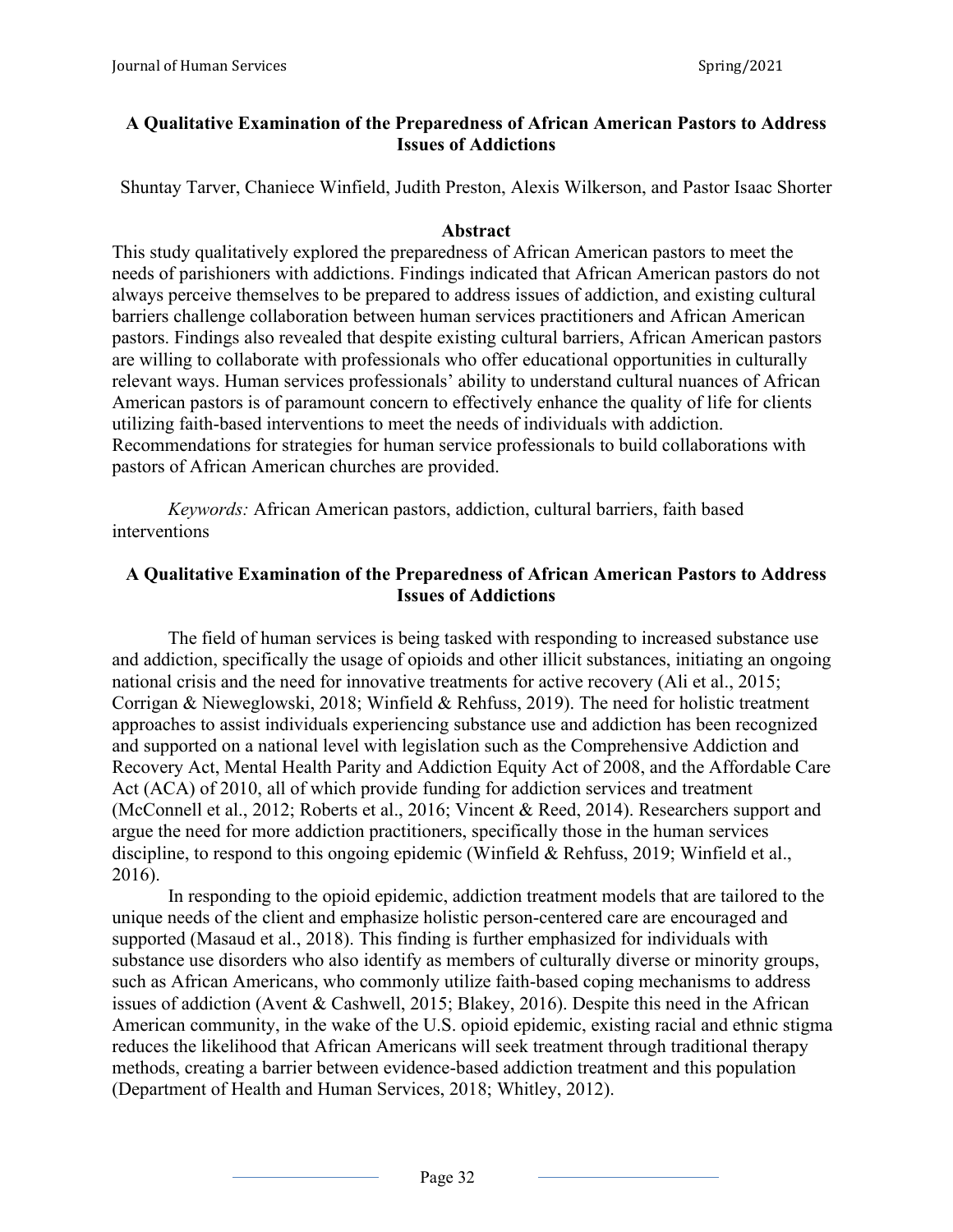According to the National Organization of Human Services' ([NOHS], 2015) professional code of ethics, Standard 27, human services professionals are mandated to use evidence-based approaches that are within their scope of practice in addiction treatment. Adhering to their ethical standards and remaining within their scope of practice limits human services professionals' ability to explore issues of spirituality, religion, and other culturally specific factors with clients without additional training and education (Masaud et al., 2018). However, supporting the need for holistic treatment, the use of interprofessional collaboration with religious and spiritual support persons such as pastors, clergy members, or other religious figures is not uncommon in the course of addiction treatment (Dilorenzo et al., 2001; Moseley, 2017; Mustain & Helminiak, 2015). Despite such trends, little is known about the preparedness of culturally specific faith-based institutions, such as African American Churches, to address the needs of parishioners who struggle with addiction. This study was designed to investigate this issue by exploring a central research question: To what extent do African American pastors perceive themselves to be prepared to address addiction issues within their congregations? It was hoped that such an investigation would yield insight for how human services professionals can support and strengthen faith-based institutions, such as African American churches, with additional resources and knowledge regarding the opioid epidemic.

### **Literature Review**

### **Spirituality, Religion, and Addiction Recovery**

Over the years, practitioners in the addiction field have developed and explored several models of addiction treatment and recovery based on current trends, existing research, and sociocultural norms (Fisher & Harrison, 2018). Researchers suggest spirituality is a vital component to addiction recovery for many individuals experiencing a substance use disorder (e.g., Cook, 2004). Historically, the relationship between spirituality and addiction has not always been a positive one, with many major religions—specifically Protestant-affiliated—viewing addiction as sinful and immoral or a sign of weak character or bad personal choices (Sneed et al., 2019). The relationship between spirituality and addiction recovery lies in the emotional turmoil the individual experiences because of their active addiction, with feelings of guilt, shame, hopelessness, powerlessness, and alienation (Sneed et al., 2019). During active addiction, it is common for individuals to compromise moral values, as knowledge of self and personal goals are given up in favor of erratic behavior that increases as the addiction progresses (Sneed et al., 2019). Such erratic behaviors include but are not limited to: increased lack of control; inability to decrease or control the amount of use; abandoning commitments; ignoring relationships; ignoring risk factors like sharing needles; unprotected sexual behaviors despite potential consequences; missing important obligations like work, school, or parenting; and increased secrecy, like lying about the amount of substance used or how their time is spent (Sussman et al., 2017). This cycle often leads to increased usage to alleviate the guilt, shame, and other negative outcomes from active usage (McGee, 2020).

Although spirituality has a moral history with addiction, incorporated within the disease model of addiction, the use of spirituality has been found to be a vital protective factor against relapse for individuals who value religion and spirituality in their lives (Blakey, 2016; Cook, 2004; McGee, 2020). Once a person enters recovery, it is important to address their moral values and religious needs as a component to treatment and of person-centered care (Blakey, 2016; Borkman et al., 2007; Fisher & Harrison, 2018; McGee, 2020; Moseley, 2017; Mustain & Helminiak, 2015; National Institute on Drug Abuse, 2014). Specifically as it relates to African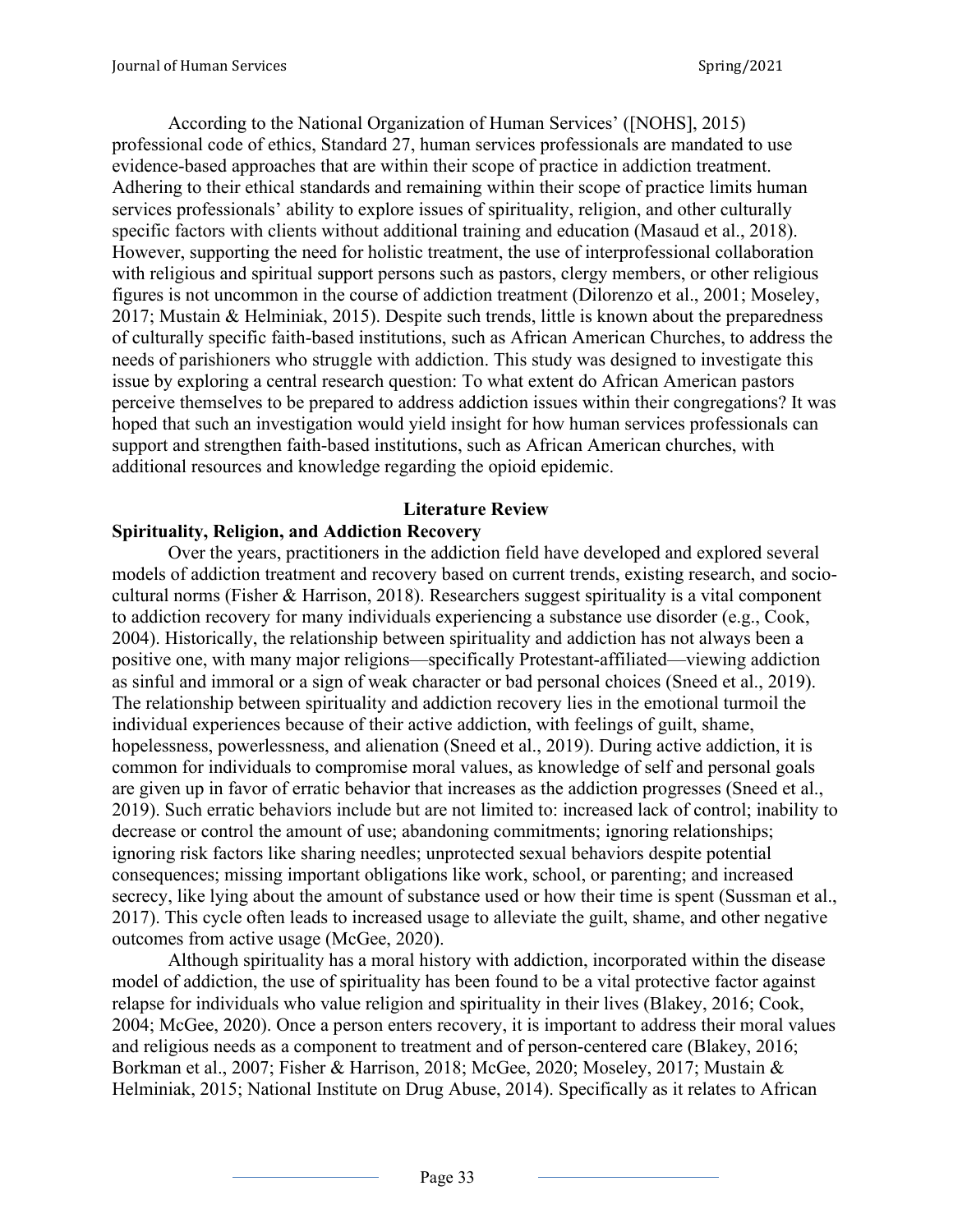Americans, the incorporation of spirituality in addiction treatment has been found to have the benefits of assisting those with underlying trauma, mental health, or other needs that support active addiction if left untreated (Blakely, 2020; Bliss, 2009).

### **Human Services and Addiction Recovery with African Americans**

Human services practitioners' position on the front lines of addressing the needs of individuals and families who experience crises related to drug addiction make it imperative for them to understand the intersectionality of addiction respective to race and economic status in order to equitably serve clients (Neukrug, 2017; Tarver & Herring, 2019; Whitely, 2012). For example, human services practitioners who work as intake coordinators, drug screeners, and resource advocates are the first point of contact for individuals experiencing issues of addiction. These professionals are not only charged with delivering direct services, but also building a rapport with clients that will support and encourage them to seek necessary treatment. However, too often African Americans have experiences that are discriminatory, which may reduce the likelihood that they will seek traditional services (Avent et al., 2015). In such instances, African American pastors may become another front-line professional positioned to meet the needs of African Americans experiencing issues of addiction.

According to Avent and Cashwell (2015), "nearly 80% of African Americans identify religion as important compared to only 50% of the general population" (p. 81). Consequently, African Americans who are personally or vicariously impacted by addiction are likely to utilize coping strategies in line with their religious affiliation, such as going to church, reading the Bible, praying, and listening to gospel music (Whitley, 2012). This makes African American pastors "the first line of support for parishioners' mental health and recognizing adaptive and maladaptive forms of coping" (Avent et al., 2015, p. 32).

It is important for human services professionals to understand the strengths and challenges African American pastors experience when helping parishioners struggling with addiction. Such an understanding would better equip human services practitioners to offer culturally relevant treatment options for African American clients who seek faith-based interventions for addressing addiction issues. It is imperative that human services professionals understand the intersectionality of addiction respective to race and economic status (Whitley, 2012). Such an understanding would offer human services professionals knowledge about culturally relevant interventions clients might seek out and ways to support these resources to adequately meet their needs.

### **Method**

This qualitative study was approved by a university IRB to utilize focus groups, surveys, and individual interviews to investigate the preparedness of African American pastors to meet the needs of parishioners who have substance use and addiction recovery needs. Data were analyzed using thematic analysis (Braun & Clark, 2006). This study was funded by a grant awarded from NOHS. The following sections describe the research team, sample, and data collection and analysis details of the study.

# **Research Team**

The research team was composed of five African American people. The first author was an assistant professor with a mental health background, and the second author was a senior lecturer and clinician specializing in substance abuse. Both train human services practitioners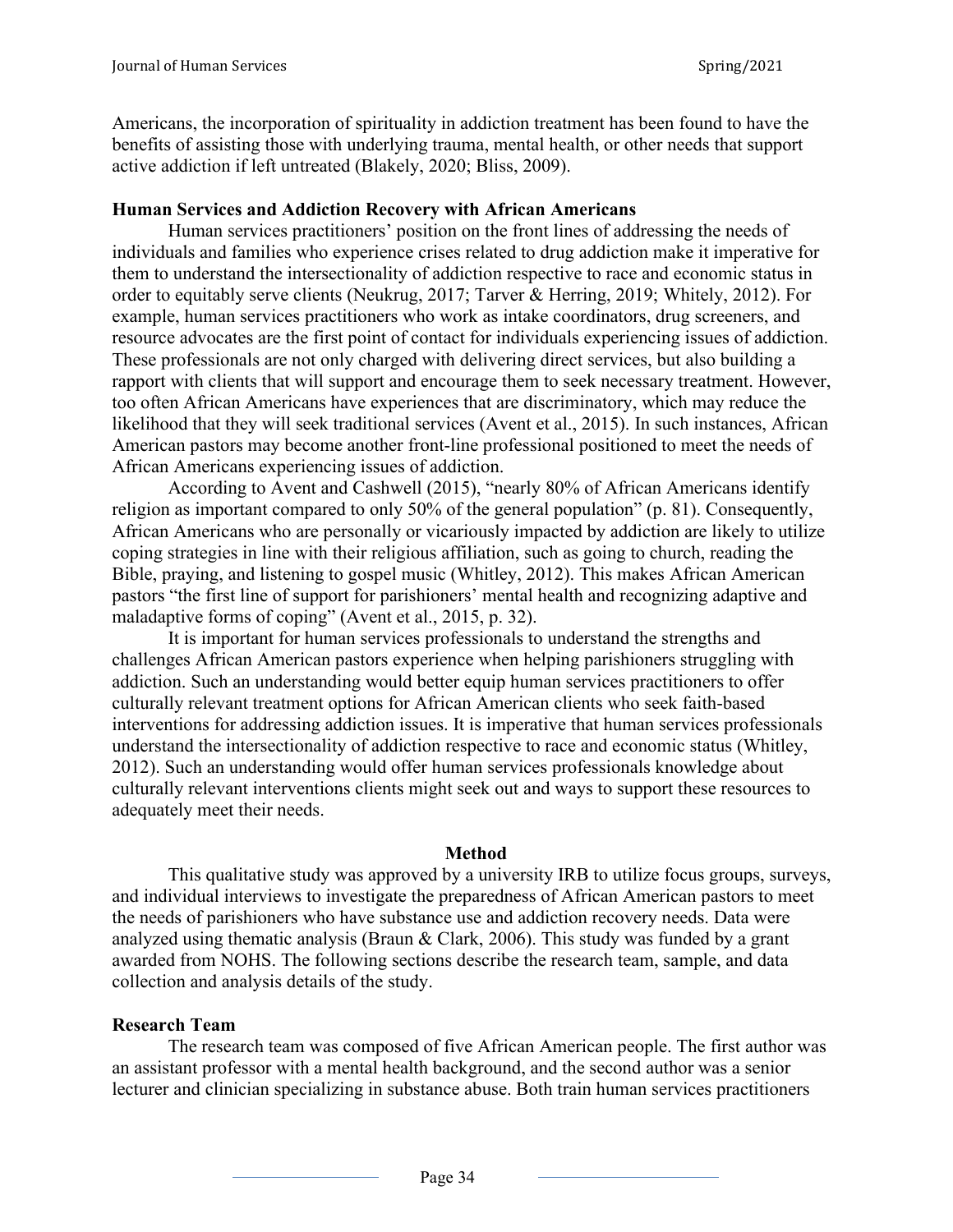within a southeastern state. The third and fourth authors were doctoral counseling graduate students at the time of the study. Both the faculty and graduate students had insider knowledge of the cultural nuances of African American churches. The fifth author was a local pastor of an African American church. He was actively engaged in the study from start to finish to ensure that it addressed the nuances of pastoral culture. The pastor was the only male on the research team.

# **Sample**

## *Recruitment*

A convenience snowball sampling technique was used to identify a sample for this study (Creswell, 2013; Glesne, 2006). Upon identifying the first research participant in the study, the researchers implemented snowball sampling methods by asking each participant to identify an additional list of pastors they knew who might be interested in the study. One of these pastors invited the lead researcher to attend a local pastoral conference in a southeastern state and welcomed them to make an announcement and distribute flyers at the conference. At the termination of recruitment, two focus groups were conducted  $(n = 9)$ . Seven of the 9 pastors who participated in the focus groups also volunteered to participate in the individual interviews, and one pastor contacted from the pastors' conference also agreed to be interviewed. *Participants*

All study participants identified as African American, male, Baptist preachers. All participants were married and 55% (*n* = 5) of the participants reported having pastored 10 or more years. All participants reported that they pastored predominantly African American churches within a southeastern state. Two-thirds  $(n = 6)$  of the pastors had at least a 4-year degree and 33%  $(n = 3)$  had an advanced degree. There was variation in the size of the churches each pastor led; however, the sample represented was limited to relatively smaller churches: 44%  $(n = 4)$  of participants led congregations of 26-50 members, 33%  $(n = 3)$  led churches with over 51 members, and 22%  $(n = 2)$  had less than 25 members. Table 1 highlights variations of the church sizes participants reported.

# **Table 1**

*Church Size*

| <b>Members</b> | Frequency | $\frac{0}{0}$ | Cumulative % |
|----------------|-----------|---------------|--------------|
| Under 25       |           | 22.2          | 22.2         |
| 26-60          |           | 44.4          | 66.7         |
| 51-100         |           | 11.1          | 77.8         |
| 101-150        |           | 11.1          | 88.9         |
| 151 and Over   |           | (1)           | 100.0        |

# **Data Collection and Analysis**

Data were collected for this study through two focus groups and eight individual interviews. The focus groups and interviews were audio-recorded, transcribed, and de-identified for the purposes of data analysis. Each focus group ranged from 70-90 minutes; each interview lasted from 25 minutes to 1 hour and 30 minutes. All participants were asked to complete a 10 item survey that assessed pastoral demographic information, demographic information about the congregations, and the quantified information about the pastor's ideologies on addiction. At the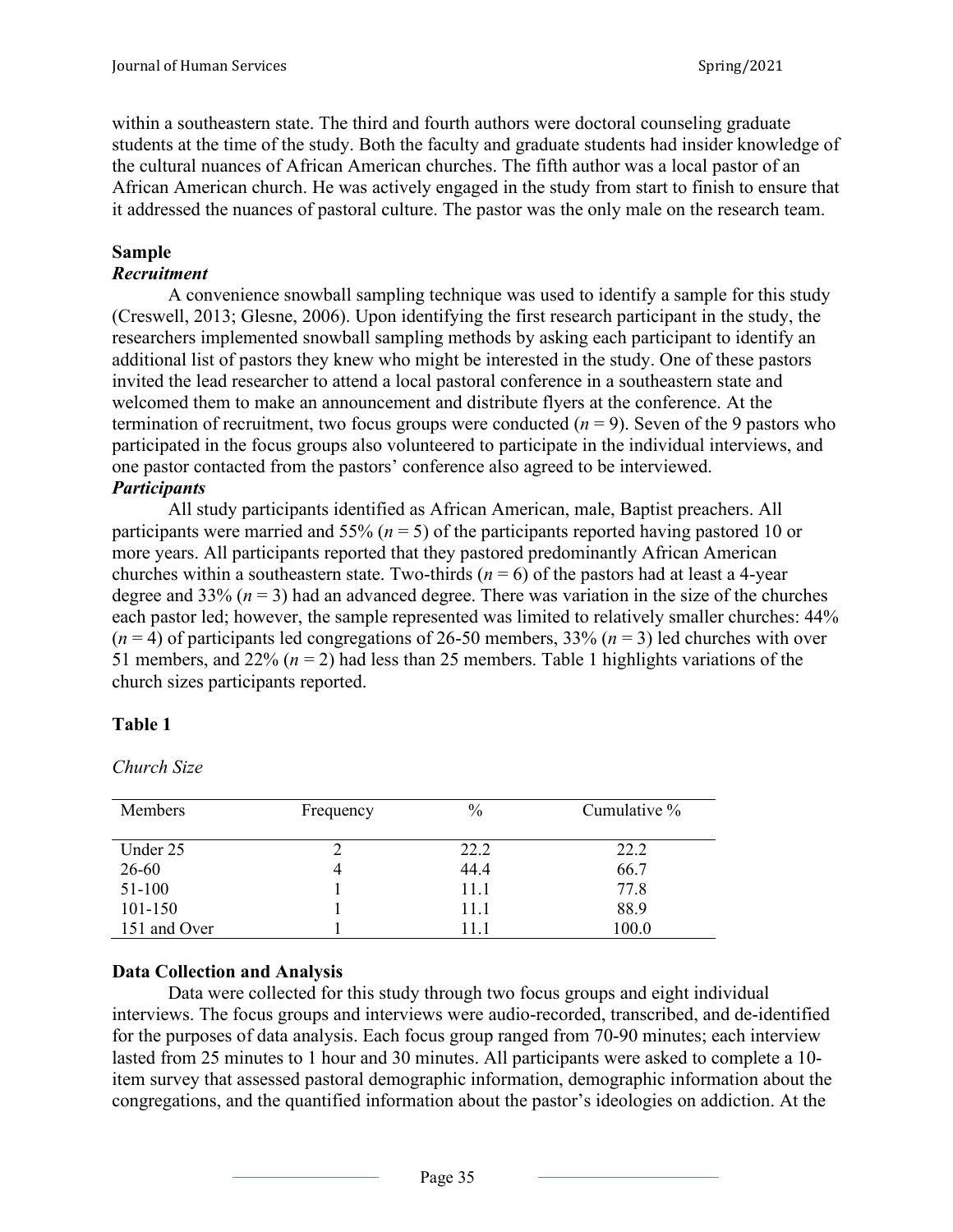conclusion of each focus group a \$25 gift card was raffled. All participants of the individual interviews were provided a \$15 gift card for their participation.

Braun and Clarke's (2006) method of thematic analysis was used for this study. This 6 step method included (a) immersion into the data, (b) development of data coding, (c) identifying emergent themes, (d) review of selected themes, (e) definition of themes, and (f) finalizing the findings. This process began with repeatedly listening to the audio files from the interviews and focus groups. Analysis continued with multiple iterations of quality control checks of the transcriptions generated by an online software for accuracy. This was done for a minimum of three iterations. The next steps involved memoing to develop data codes, identification of themes, and review of emergent themes to ensure they accurately reflected the data. After the transcription process concluded, the researchers began developing steps five to ensure represented accuracy in the areas of fidelity, validity, and triangulation. The final step six resulted in the presentation of findings as presented below.

# **Trustworthiness**

According to Shenton (2004) addressing trustworthiness is an essential aspect of qualitative research "to promote confidence that [researchers] have accurately recorded the phenomena under scrutiny" (p. 64). Within this study, trustworthiness was established through the strategic selection of research methodologies, triangulation of methods, incorporation of peer scrutiny, and clarifying researcher bias. Collectively, trustworthiness addresses what quantitative researchers conceptualize as internal validity (Shenton, 2004). The ways in which trustworthiness was employed in this study are detailed in the sections that follow.

# *Research Methods*

The primary qualitative methods used for this study were focus groups and individual interviews. The focus groups were designed to both scrutinize the soundness of the research protocol from the perspectives of African American pastors, who were the primary population being assessed, and to collect preliminary data from African American pastors prior to the individual interviews. The information from the focus groups allowed researchers to expand, revise, and eliminate questions from the interview protocol as it related to the actual experiences of African American pastors. The individual interviews included structured, non-structured, closed, and open-ended questions that were informed by existing research as well as the data collected from the focus groups. This methodology allowed participants to discuss relevant and meaningful phenomena from their unique perspectives (Creswell, 2013; Glesne, 2006; Shenton, 2004).

# *Triangulation of Research Methods*

This study applied triangulation through established qualitative research methodologies combined with a research survey. All participants were asked to complete a 10-item survey that collected pastoral demographic information, congregation demographics, open-ended information about participants' religious/spiritual training, and their perceptions of various beliefs of the origins of human addictions as defined by Capuzzi and Stauffer (2016). Although survey research is traditionally used with quantitative research, descriptive surveys that include open-ended questions contributing to the collection of qualitative data have been used in previous studies (McCoy, 2013).

# *Incorporation of Peer Scrutiny*

This study used peer scrutiny as part of the research process to strengthen the interpretation of the findings. We sought out peer scrutiny by consulting colleagues on the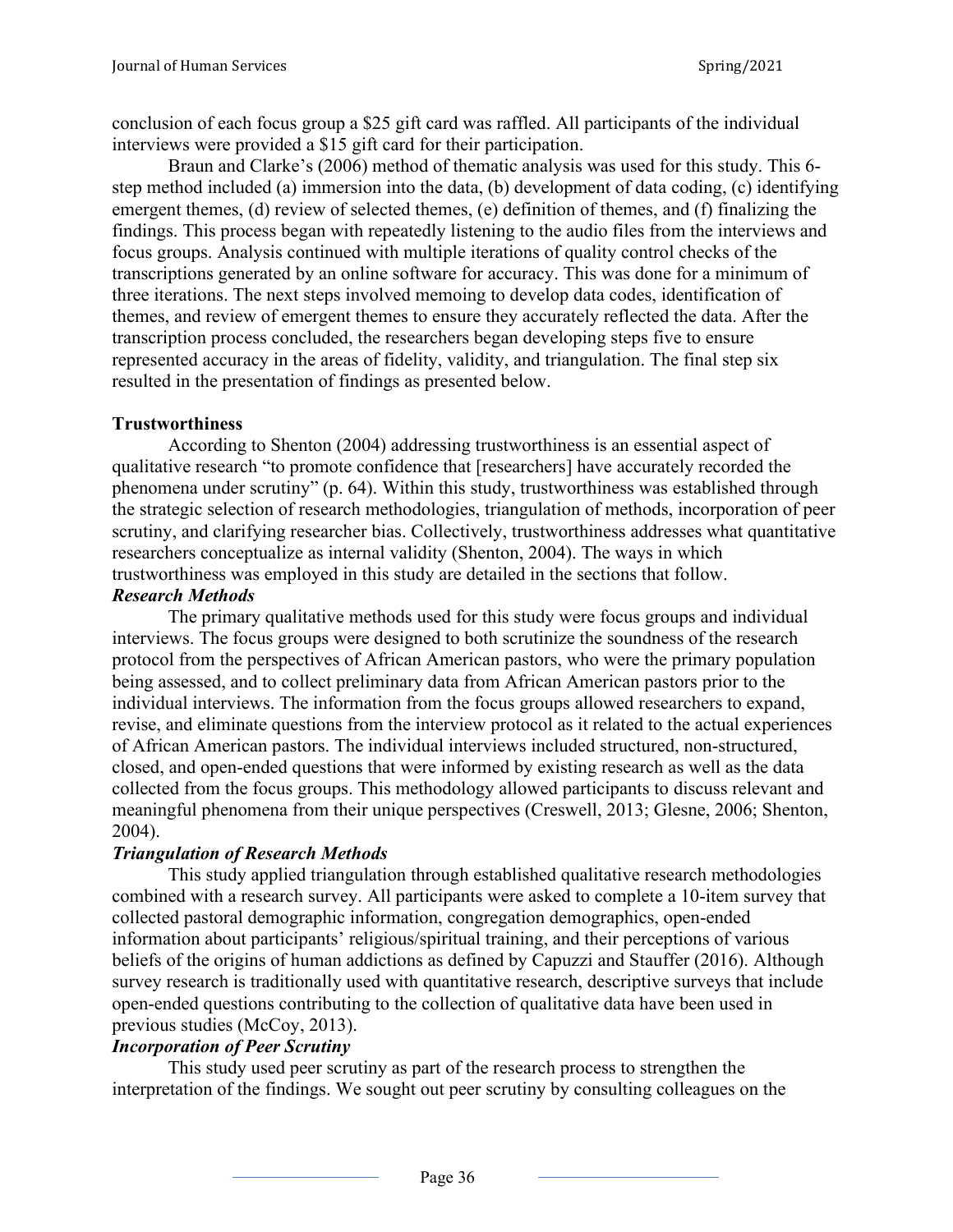research design and interpretation of findings. In addition, the findings offered in this study represent in-depth data analyses that received peer scrutiny from two different professional conference contexts. This allowed human services professionals, including African American human services professionals, and African American pastors (who also identified as human services professionals), to scrutinize the study from protocol to interpretation and implications of the findings. The feedback provided within these various contexts was also incorporated into the findings and implications of this study.

# *Clarifying Researchers' Bias*

When researchers address issues of trustworthiness by clarifying their bias, they are acknowledging their subjectivity instead of assuming that such biases can be removed. This strategy for addressing trustworthiness is critically important to conducting qualitative research (Creswell, 2013). The research team was assembled to incorporate a diversity of experiences and worldviews related to the study. The team, detailed in the previous section, had intimate knowledge of African American churches, addiction related issues, and human services professional guidelines to varying degrees. The lead author, one of the graduate students, and the pastor regularly attended an African American church. This background was important to reference regarding the cultural nuances of the sample. For example, these individuals were able to clarify and deconstruct religious terminology, protocols, and cultural experiences of African American pastors. The second researcher and the other graduate student had expert knowledge related to clinical interventions of addictions. Their expertise and clinical credentials as licensed counselors provided insight into the study design, interpretations, and implications. In addition, their un-affiliation with African American churches allowed the team to address the potential influence of existing bias presented in the study. The first four authors had experience training human services professionals, and the pastor had insight into pastoral culture. Collectively, when biases emerged, the unique lens of the other research team members allowed for those biases to be evident and challenged throughout the investigation.

### **Findings**

Findings from this investigation revealed various themes that answer the question guiding this study: To what extent do African American pastors perceive themselves to be prepared to address addiction issues within their congregations? The themes identified included: *Existing Gaps in Addiction Knowledge*, *Barriers to Collaboration*, and *How to Connect with African American Pastors*. In addition to these themes, all themes exposed a pattern revealing *Nuanced Pastoral Culture*. This pattern was included as an important theme because it appeared to be a thread for understanding all other themes addressing the guiding research question. Collectively all four of themes described in the sections that follow offer critical insight into the context of African American pastors and how human services professionals can collaborate with them to meet the needs of clients who seek culturally relevant faith-based solutions for issues of addiction.

# **Nuanced Pastoral Culture**

African American pastors who participated in this study consistently described nuanced aspects of pastoral culture that contextualized their roles and responsibilities as pastors. These nuanced characteristics influenced the amount of time and attention that participants perceived themselves to have to attend to issues of addiction. They described that pastoral culture includes wearing multiple hats and being 24/7 helpers to accomplish their pastoral responsibilities.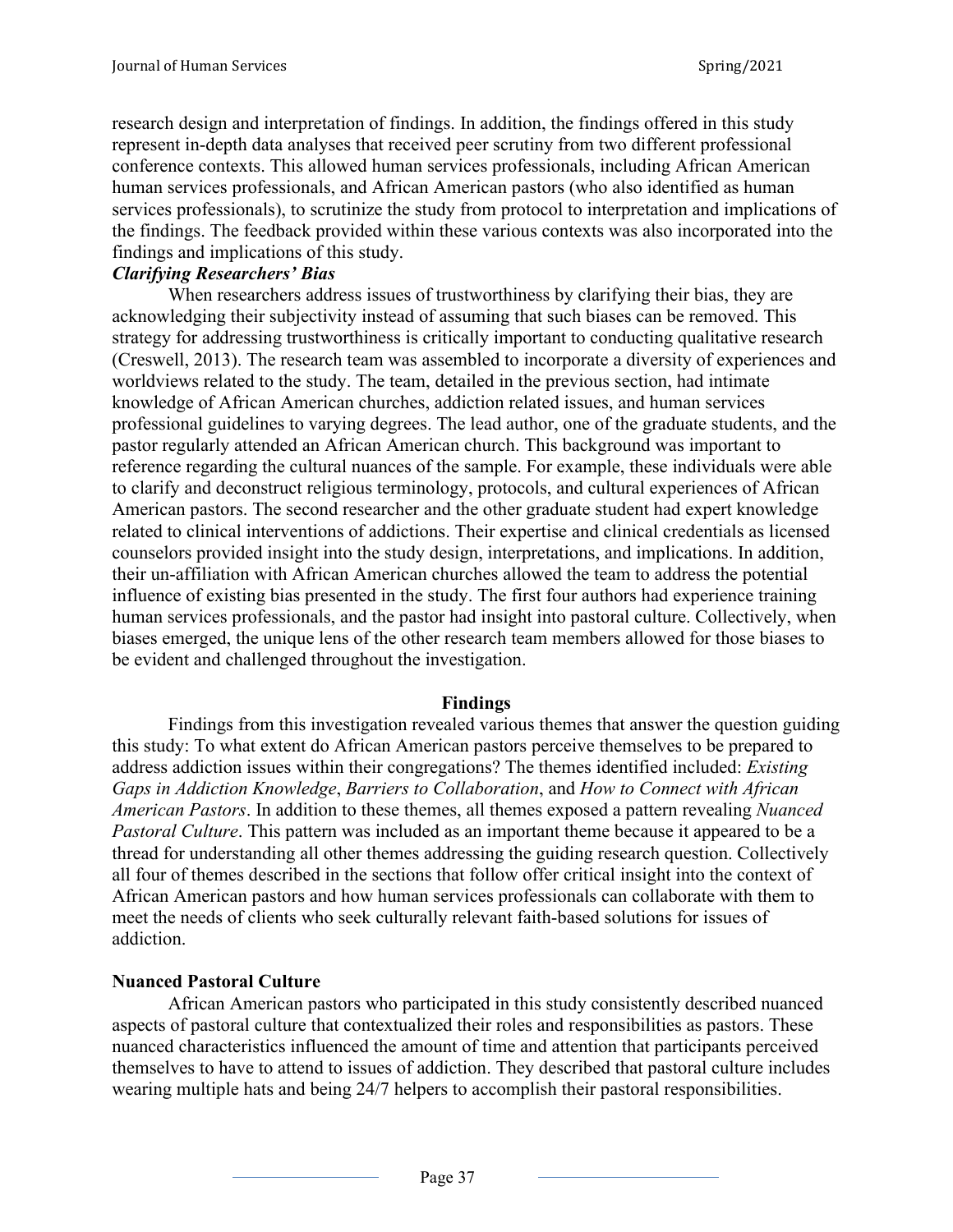Understanding nuanced pastoral culture is imperative to situating the experiences of African American pastors who are called to address issues of addiction within their congregations. *Multiple Hats*

Like many helping professionals, pastors described their pastoral responsibility as wearing multiple hats that required them to simultaneously fulfill multiple roles due to being leaders of small congregations. They attributed the number of various roles they had to fulfill as directly related to having fewer people to do the work necessary in each of their churches. However, a key distinction they noted were the instances when their multiple hats were within the context of their churches, versus the instances when they had to wear multiple hats outside of their churches. One pastor reported, "Our first and foremost responsibility is to preach the Gospel. Nothing is higher than that. After preaching the Gospel, and equipping the Saints, we have a lot of secondary responsibilities." Various pastors identified secondary responsibilities, including conducting weddings and funerals, nurturing and feeding the community, counseling, and caregiving in various capacities. During the focus group, one pastor described his role to include:

All the leg work behind the scenes, you know, the handyman work and all because we're not so big. I tend to take care of all of that. You know, the sign [is] coming down off of the building now. So, when I get out of here, I'll go there and then put the sign back on and…making sure the grass is cut…You know God is in charge, and you can't let the folks see the frustration. Even if something [is] going on in the home, you still got to come [to church] with that face, because people see, people read faces. So, all of that is what comes along with [being] the pastor.

Multiple participants nodded in agreement of these statements. Another pastor explained the multiple hats that pastors wear by saying:

What I have found out is preaching is only 5% of what a pastor does. All of the times, you have to do other things. You have to be mindful of people's position and where they are…ministering out on the street, to the drug addicts, to everybody—you have to renew them, bring them back, pray for 'em, counseling, give them what they need. If you want to be impactful.

Other pastors extended their descriptions of the multiple hats they wear to also include visiting people in the hospital and generally meeting the demands of others with their physical presence. Some pastors explained that the demand for their presence is so persistent that delegating to other leaders in their churches is not always effective. For example, during an individual interview one pastor shared:

I heard somebody say that we should delegate, you know, that's a great idea. It don't always work, because I've tried it. I remember a member calling and saying they're in the hospital and so I call one of my deacons and say go over and see how they're doing, lead prayer with them. But they wanted to see the pastor, they did not want to see the deacon.

Another pastor in the focus group added, "the people want to see you, they want you to be there, but if we don't get the proper rest we need, we'll be in the next room beside them." *24/7 Helpers*

All participants identified one challenge of their roles as being the round-the-clock nature of their positions. Pastors described getting called on at all times of the day and night to meet the needs of their congregations. Many elaborated that even when they are on vacation, they are still accessible in the event of an emergency. Consistently, study participants talked very candidly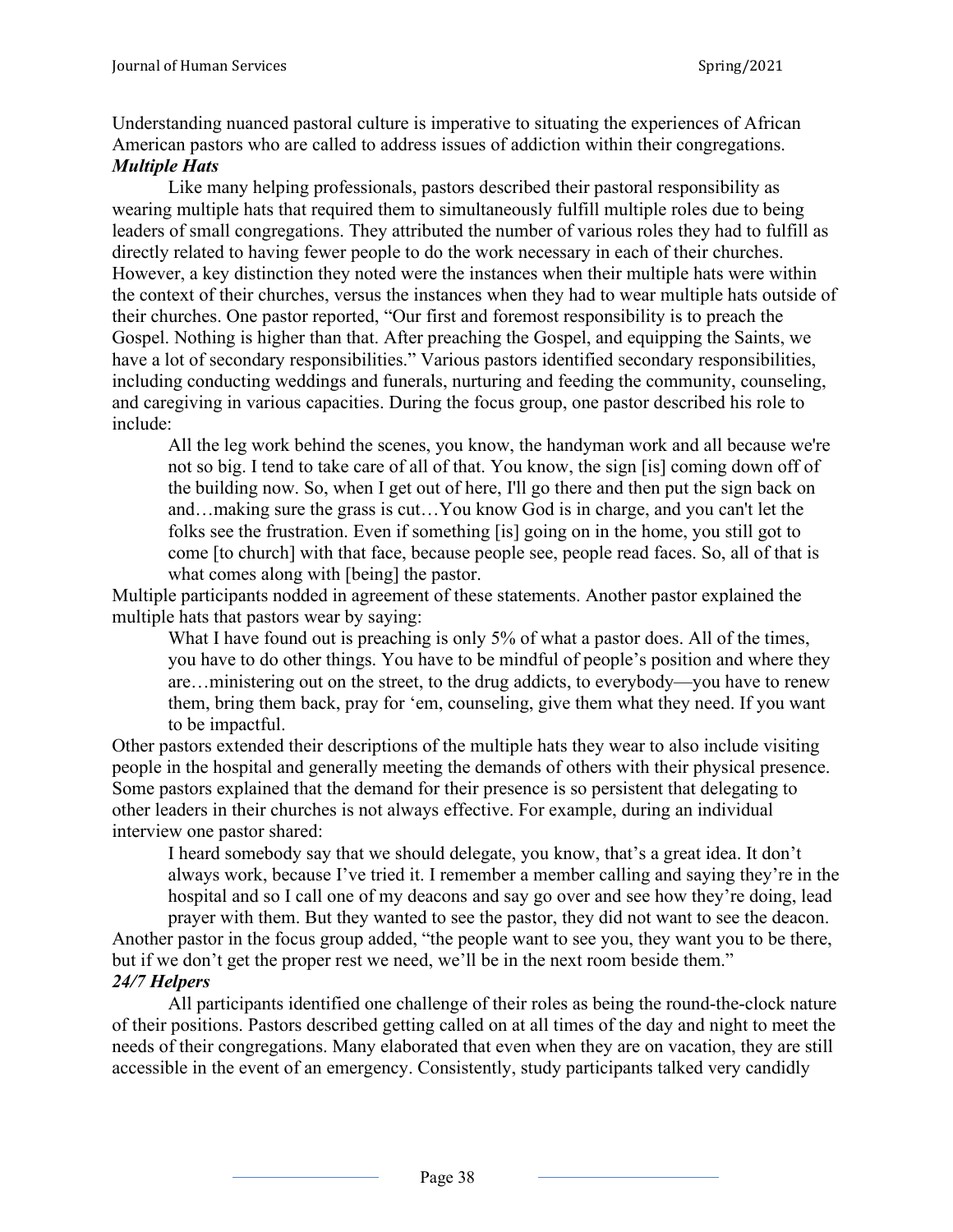about the challenges of their role and the costs that they experienced. One pastor stated, "Prioritizing is tough." Another explained:

It's really difficult because everything comes up. This job will kill you if you let it. I talked to three pastors last week. One has got heart disease, one's got pancreatic cancer, and one has other related issues. This job would wear us out if we let it. So, we have to pace ourselves. God didn't call us to kill ourselves in this job, but he called us to endure it and work.

In addition to the responsibilities of their pastoral roles, several participants described the challenges of acknowledging their limitations. For example, one participant described:

You have to realize that you're only one person. You can't be in a million places at once. We have a tendency to try to do that. We stretch ourselves too far. And sometimes it can cost you, put you into bad health. Because pastors have a heart for the people. He or she is willing to do all they can and do the very best they can to fulfill every need.

Conversely, several pastors explained that although they recognized their limitations in meeting the needs of their congregation, they were often conflicted by their personal commitment to do all they could for others. For example, one participant explained, "Sometimes having a heart for the people is our biggest threat. Having a heart for the people will make you do some things that neglect yourself in some areas that you should not be neglecting yourself." All participants concurred that such challenges take a toll on both their health and personal familial relationships. One participant explained, "That's why some pastors find themselves in the divorce court because they have neglected their spouses for the people. It will cost you…Men ought to always pray. And pastors ought to pray double." Collectively, participants described that being a pastor was inevitably characterized by wearing multiple hats and fulfilling obligations that resulted in them being 24/7 helpers. This nuanced reality of pastoral culture also impacts how pastors perceived themselves to be able to specifically address issues of addiction.

# **Existing Gaps in Addiction Knowledge**

Despite the deep commitment that participants maintained to assist their parishioners with any issue that emerged, all participants reported that there were gaps in their knowledge and understanding of issues of addiction. They perceived such gaps to be reflective of two specific aspects of addiction: education and assessment. All participants revealed that they had limited education, awareness, and understanding of issues of addiction. Many participants also perceived themselves to have limited knowledge of and experience with conducting assessments of addiction related issues.

# *Education*

All pastors in the study explained that their willingness to participate was driven by their desire to learn more about issues of addiction. They unequivocally affirmed their belief that understanding issues of addictions was critical to their pastoral role. One participant explained, "Receiving education and training is critical to helping others and it is critical to expanding and increasing our influence, not just in our local church, but in the community as well." Similarly, another pastor asserted:

It's imperative that that pastors be educated. They have to be taught too…[we] can't teach what we don't know. It's just imperative that pastors be educated, because they're going to be faced and challenged with various issues and situations, and they really need to know how to handle them.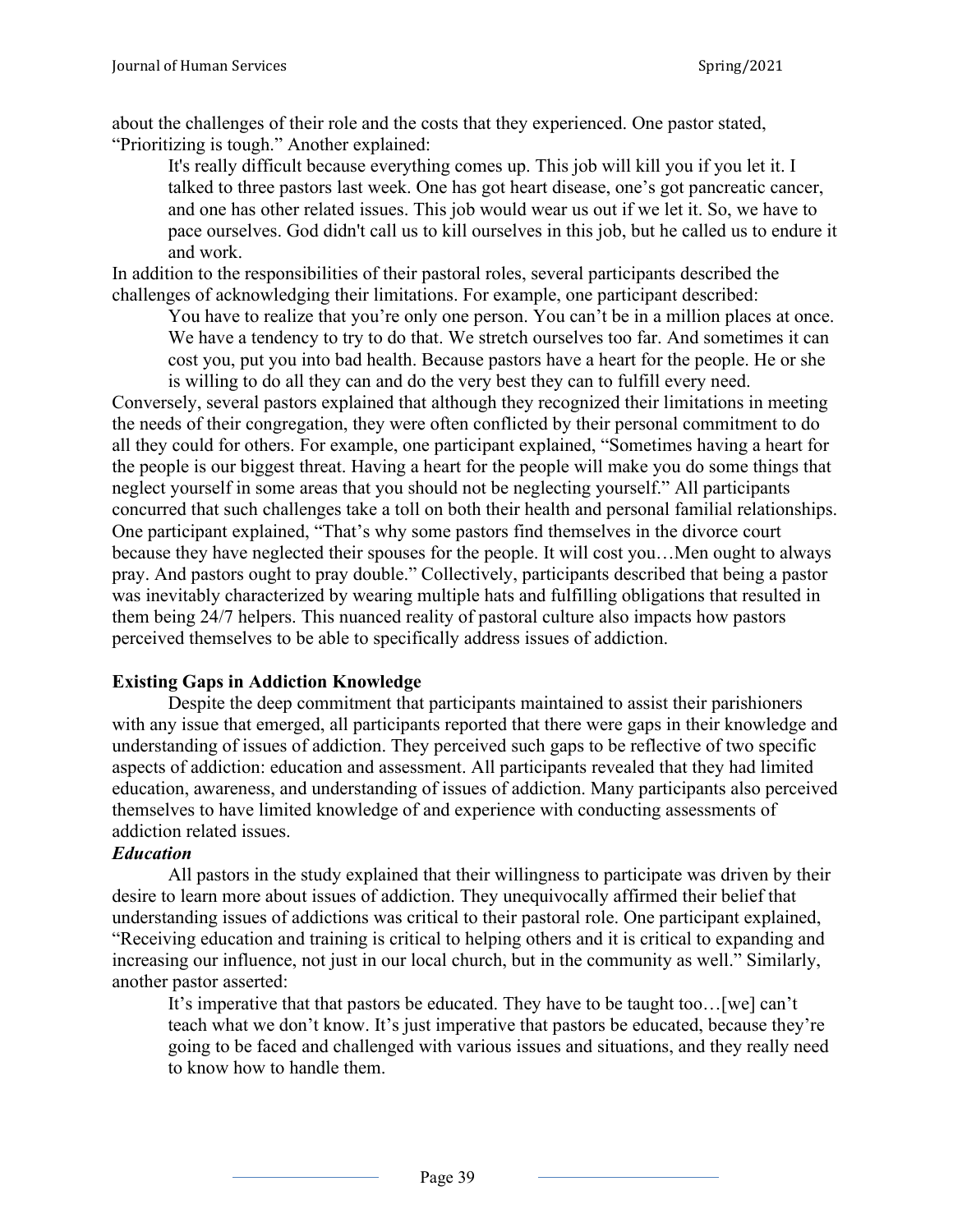Several pastors reported that they regularly attend professional development workshops, participate in pastoral conferences addressing various social issues, read professional journals that offer insight on social issues, and are committed to consulting with other pastors to educate themselves in ways that will enhance their pastoral role. However, most of the participants shared that little to no information from the trainings or articles they had been exposed to was directly related to issues of addiction, despite the fact that most of them felt it was a concern for at least some of the individuals and families within their congregations.

#### *Assessment*

Several pastors in the study shared that they believed that experience with and knowledge of how to assess for addiction issues is critical to their ability to fulfil their pastoral duties. However, although some pastors had specific strategies for how to assess for issues of addiction, others described a gap in knowledge regarding how to differentiate addictions and mental health issues from spiritual issues. One pastor described his assessment strategies included engaging in conversations with individuals by initially deescalating a situation and then following up based on individual need. He explained:

I'm like slow all of this down. Let's first find out what the issue really is. If someone comes up on a Sunday morning, I'll pull them off to the side, [and invite them] to have a sit-down talk. I want to find out some things in their history, which may have opened certain doors to certain things going on. I've learned that I need some time to listen to what's going on because every time it's not a demon. And sometime [there are addiction] issues we need to try to resolve. [So, I try to] deescalate, and yelling at them is not going to deescalate. I've learned that everything is not a demon, and if you're rebuking something that it's not a demon, you're not gonna get any response. But by having a conversation you find out what is causing something to happen, what happened previously or what happened earlier in the day that this person is now reacting to and that's how we're able to determine whether it's spiritual sometime or whether it is a mental health issue that needs some other type of the assistance.

Alternatively, several pastors reported that when they encounter various issues, they are unclear about what the underlying issue is that needs to be addressed and if it is at all related to issues of addiction. For example, in an individual interview, one pastor explained:

There have been times when I have had rather confrontational issues with people, and I wasn't sure if I was dealing with a mental issue or a spiritual issue. The difference in between the two is very minute sometimes, and you really don't know what you're dealing with, but you still have to deal with it. So, it's best for someone that's more trained in that to be able to deal with the difference in between; [this would clarify] is this mental or is this spiritual?

Both in the focus groups and within individual interviews, pastors described that being able to assess issues of addiction would help them know what to do to most effectively assist their parishioners. One pastor identified his decision to go back to school for counseling was directly related to this issue. He explained:

I think a whole lot of times in the Black church we're trying to cast out something that's medical. A whole lot of times we may think that it's a demon. [We think] if it's a mental illness then it's demonic and certain things can be cast out. Well, sometimes with people in churches they don't need to be at the altar getting nothing cast out, they may need to be medicated and we as pastors have to know the difference between whether they need to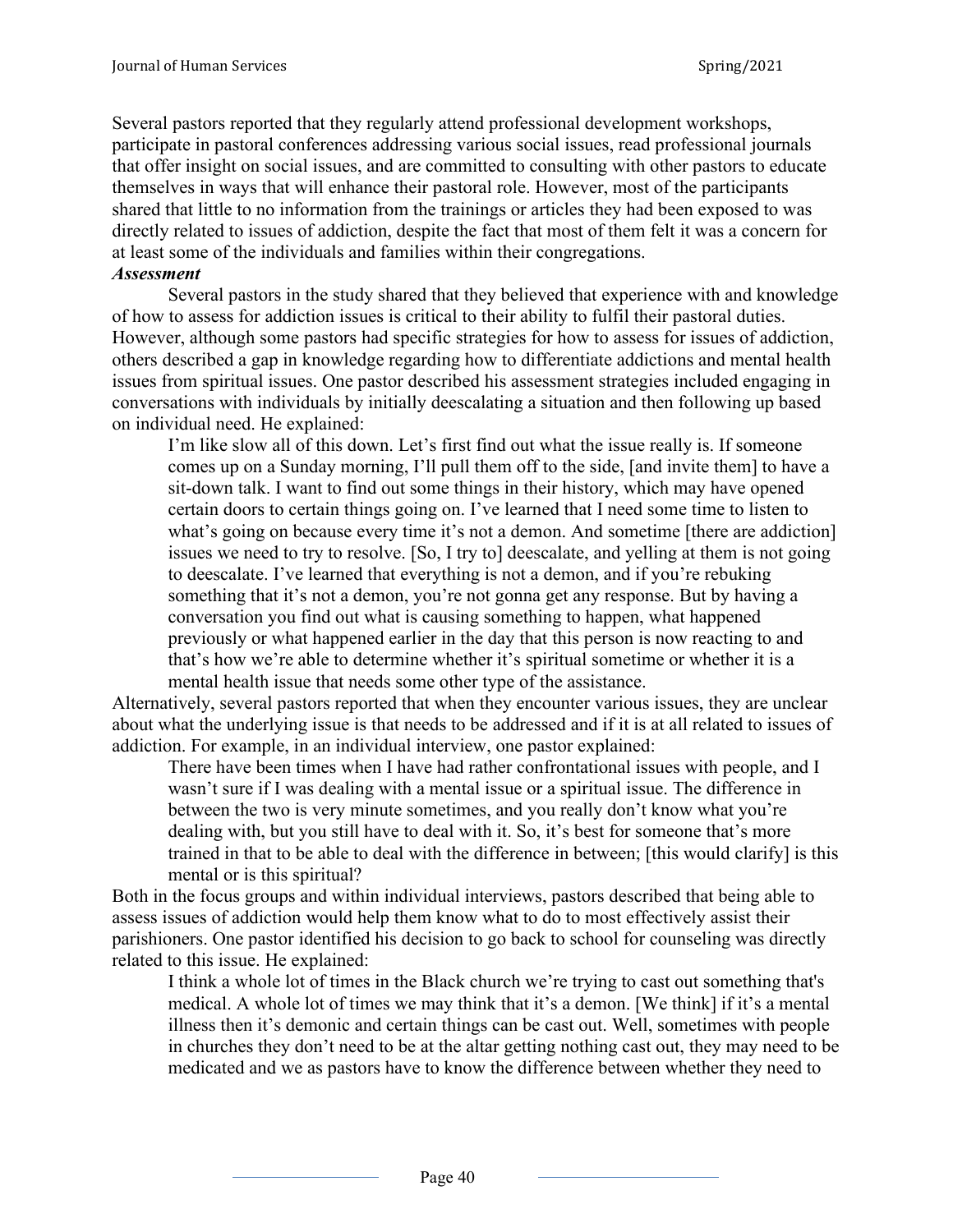be medicated or if we need to be praying to cast something out. Sometimes people just need a pill.

Collectively, all participants acknowledged that education regarding issues of addiction and knowledge and skills of assessment are critical to their ability to fulfil their pastoral roles. However, participants had various experiences and expertise related to their knowledge of addiction issues and assessment abilities. Such variations unveil that gaps in education and assessment knowledge need to be filled for pastors to serve their communities and congregations most effectively. However, although human services professionals are well positioned to partner with African American pastors in ways that may alleviate such knowledge gaps, participants were clear in their identification of existing barriers to collaborating with human services professionals.

# **Barriers to Collaboration**

Several participants identified that their limited knowledge of addiction issues could be reconciled by individuals or agencies that are more knowledgeable about these issues. However, despite this potential for collaboration, participants identified the existence of barriers that prevented them from forming collaborative relationships. The most consistent barrier to collaborating between human services agencies and African American churches that pastors in this study identified was intimidation. One pastor explained, "Because we didn't have schooling, and maybe [are] not trained…then we are offended by people who are trained. I'm intimidated by this doctor…because she is skilled in the area that I'm not skilled at." Some pastors concurred that feelings of intimidation could lead to social isolation of the very entities that exist to serve populations within their congregations. One pastor elaborated by saying:

What I find sometimes in ministries is that sometimes…there are barriers that are put in place because people are threatened by the training, and or resist it. And we'll find ways to offend you or run you off or make you not feel like you're welcomed to the community of believers and God has sent you there to help.

When describing such barriers of intimidation, several pastors referenced the first author's status of a Ph.D. or professor to juxtapose the gap in education between themselves and the human services professional. Thus, it became apparent that both the gender and educational status of the first author presented barriers to consider and work through when collaborating with African American pastors of smaller churches. When the researcher asked how participants overcame such barriers of intimidation, they referenced the approach of the researcher to understand their roles as pastors. Thus, the vulnerability of human services professionals who recognized the cultural nuances of African American pastors coupled with the collaboration of another African American pastor (the fifth author) alleviated the barriers of intimidation that would otherwise have prevented the pasters from engaging in this study. Several participants concurred that learning both the focus and goal of the research allowed them to identify commonalities between themselves and the researchers in non-threatening ways.

# **How to Connect with African American Pastors**

Despite existing barriers to collaboration, all participants recognized the need to collaborate with human services professionals to meet the needs of their parishioners. Several pastors offered language & strategies for engaging in the work of building collaborative relationships that would enhance the quality of life for their respective congregations. Some strategies were connected to understanding the nuanced pastoral culture and speaking from the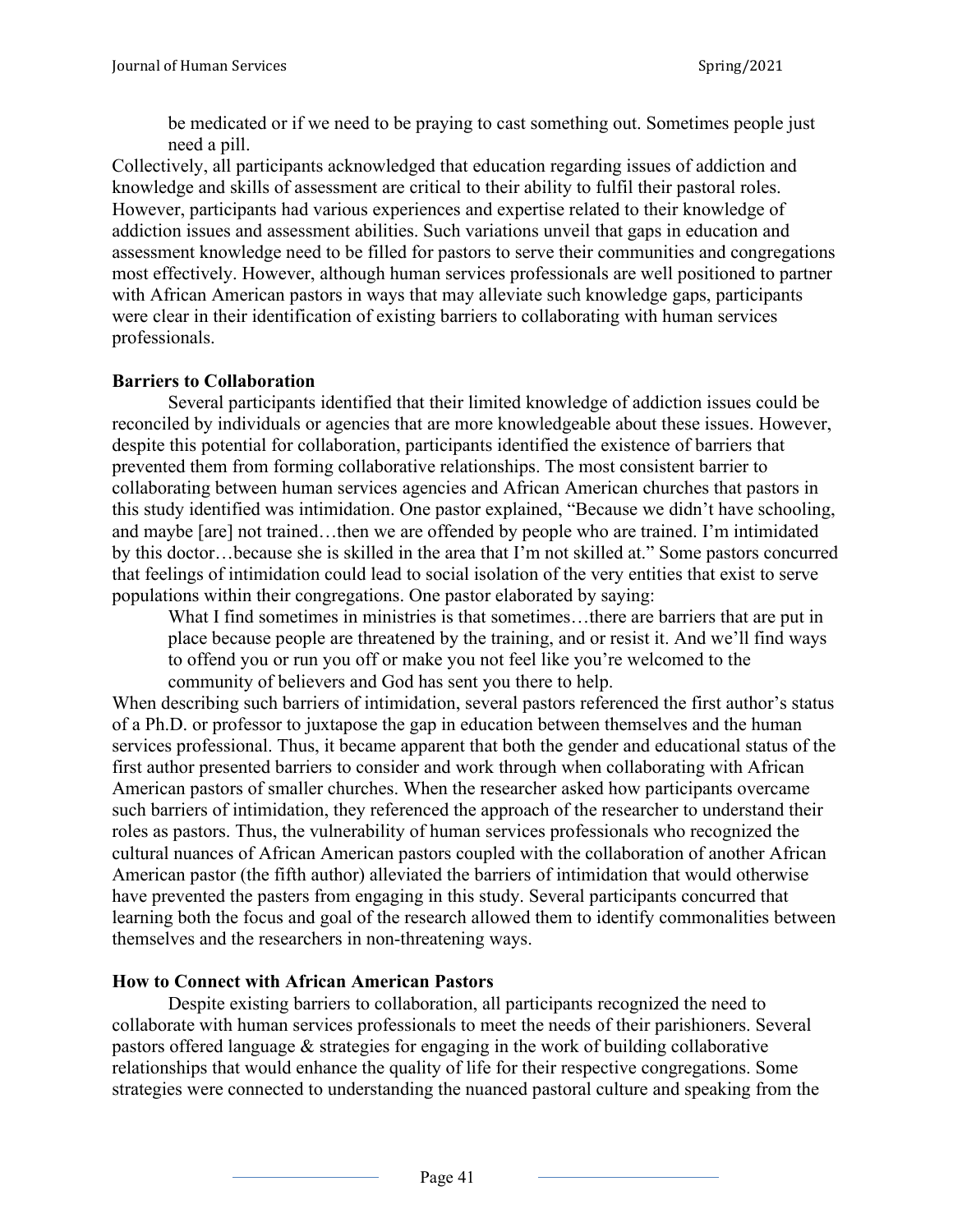perspective of how services can help pastors fulfill their deep commitment to meet the needs of their congregations. For instance, one pastor said:

What I found out is that it ain't nothing that God can't fix; but *how he fixes it is the thing*. You say just lay hands…Okay, that might not be His modus operandi to do it that way. You know, He may put on the heart of a special counselor to do what he needs to do…just because they're doctors or lawyers or teachers don't mean they're not anointed. Lord knows I had to realize that. We [are] looking for God to just drop it out the sky, but

he uses everything. He made the universe, so he uses the universe and everything in it. Similarly, another participant stated that "being able to listen to others that have more advanced training, more advanced degrees than we have is critical."

Other recommendations participants shared for initiating collaborations with African American pastors included various strategies that human services professionals can take to help participants alleviate existing gaps in their knowledge of addiction issues and assessment abilities. These strategies included: understanding the nuanced culture of African American pastors of smaller churches in an effort to build collaborative relationships; extending invitations to pastors and leaders of local churches to participate in professional development and continuing education opportunities for learning about addiction issues and assessment skills; and offering assessment training, such as mental health first aid specifically for pastors.

#### **Discussion**

Human services practitioners have an ethical obligation to meet the culturally relevant needs of African Americans, including those who have issues of addiction. Ethical guidelines of the NOHS (2015) underscore the importance of practitioners "recognizing and building on the strengths of their clients and respective communities" (Standard 1); becoming "knowledgeable about the communities within which they practice" (Standard 11); and "staying informed about current social issues as they affect clients and communities" (Standard 13). Researchers indicate that more human services practitioners are needed to address the opioid epidemic (Winfield  $\&$ Rehfuss, 2019). Limiting the advocacy and assistance to individuals solely through traditional means of intervention and prevention agencies could continue to marginalize African American populations (Whitley, 2012). However, there has been a limited information regarding how human services practitioners can build partnerships with African American pastors who are on the front lines of meeting the needs of African Americans impacted by addiction related issues. As a result, this study posits that establishing relationships and interprofessional collaborations with African American pastors positions human services professionals to provide holistic treatment in alignment with professional ethical guidelines (Dilorenzo et al., 2001; Moseley, 2017; Mustain & Helminiak, 2015). Findings indicate that African American pastors of smaller churches are ready to engage in interprofessional collaborations that will help them to best meet the needs of their congregations, provided that such interactions are culturally relevant. Participants reported that the need for establishing interprofessional collaborations between human services practitioners and African American pastors is great due to the existing gaps in understanding issues of addiction and limited resources within smaller churches. This study emphasizes the importance of human services professionals engaging in culturally relevant strategies, like working with African Americans pastors to meet the needs of marginalized clients with issues of addictions. The following sections offer implications for future practice and research based on the findings of this study.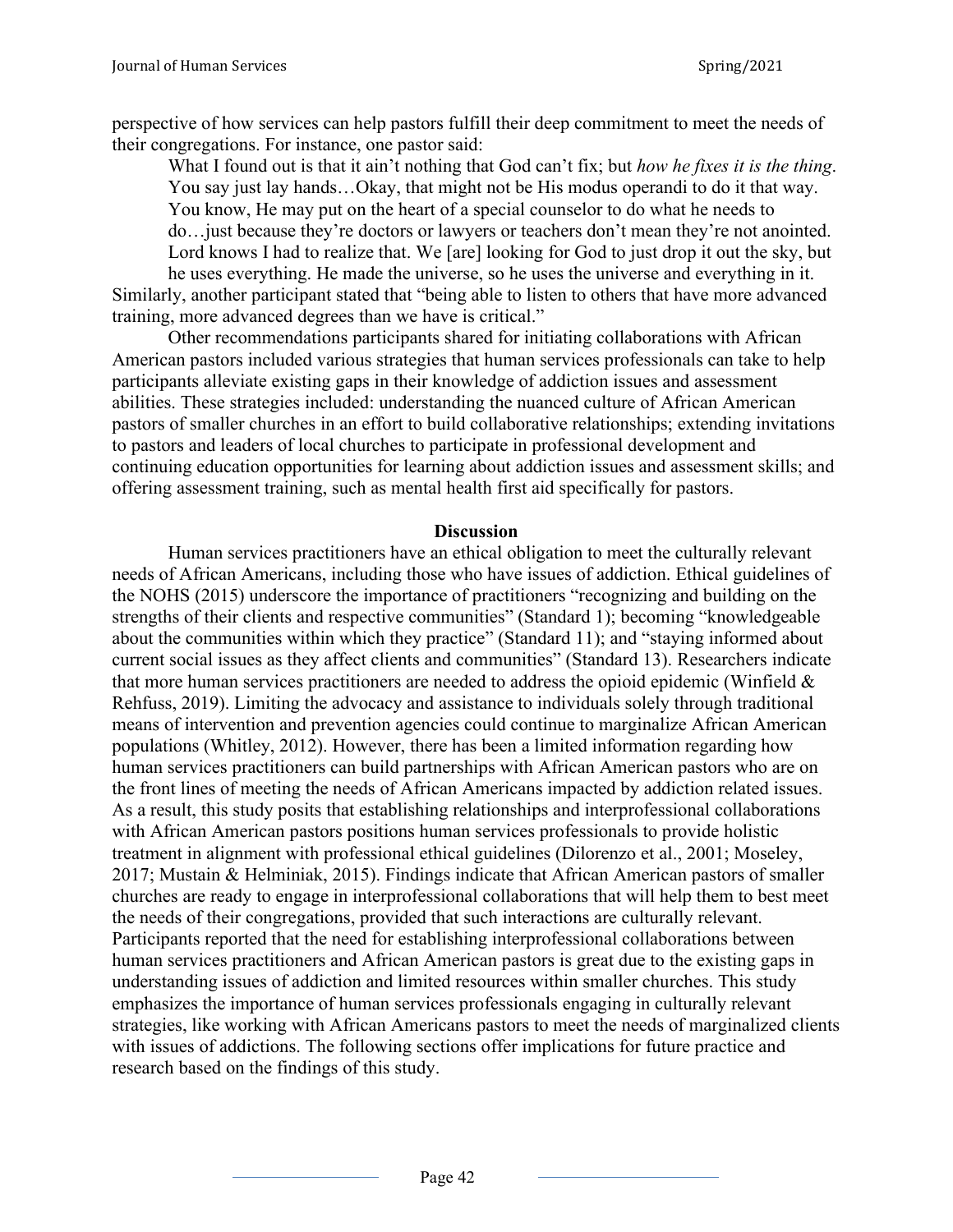## **Implications for Future Practice**

Consistent with previous research, implications of this study emphasize the importance of building collaborative relationships between African American pastors and human services professionals in culturally relevant ways that serve clients who may seek faith-based interventions for addiction issues (DiLorenzo et al., 2001; Hidalgo et al., 2019). First, it is essential that practitioners understand the nuanced culture of African American pastors who lead smaller churches. They consistently wear multiple hats and fulfill various pastoral roles at all hours of the day and night. Consequently, any human services professional seeking to build collaborative relationships with African American pastors should understand the nature of their roles and be patient when contacting them. This may prevent a delayed or failed response of an African American pastor from being interpreted as disinterest; rather, this should be understood as a function of the enormity of their roles. In addition, understanding such nuances should lead human services professionals to relate to the burnout and professional fatigue that many African American pastors experience; providing resources for self-care might be beneficial.

Humans services professionals should initiate collaborative relationships with African American pastors by highlighting how collaboration can strategically address existing pastoral needs, such as providing additional resources and supports for meeting the needs of parishioners and even professional development opportunities that might assist them in their pastoral role (DiLorenzo et al., 2001; Whitley, 2012). For example, human services professionals might do well to offer African American pastors opportunities to engage in mental health first aid training, continuing education opportunities, and strategies for working with human services interns in ways that are mutually beneficial for both the education of the practitioner and the potential resource provision for the pastors and their congregation. Researchers have documented that such instances of meeting the needs of individuals with issues of addiction through partnering with faith-based organizations offer valuable resources to the community (Hidalgo et al., 2019). In addition, the expressed limitations of study participants to meet the consistent needs of their congregations give rise to the potential for human services educators to partner with African American pastors in ways that might secure innovative internships for their students, such as case management. Such arrangements could be beneficial because African American pastors are often on the front lines of the community, addressing the same issues that human services students are being trained to identify and address. Establishing relationships with African American pastors in ways that underscore how the collaboration can be mutually beneficial is essential for securing successful partnerships. And understanding the nuanced culture of African American pastors must be the foundation of establishing such partnerships.

### **Implications for Future Research**

The current study also yielded various implications for future research. Our sample included pastors of smaller churches, so future research should extend to explore the realities of larger churches. Such exploration could show whether African American pastors of larger churches are able to adequately meet the needs of their congregations who experience issues of addiction. In addition, exploration for how human services professionals can better prepare to engage in culturally relevant strategies to establish collaborations with African American pastors is missing from the current literature. Although many human services programs have an existing requirement to address issues of diversity, little is known about the extent to which such strategies are applicable to African American communities. Finally, exploring how nontraditional community collaborations such as working with African American pastors can enrich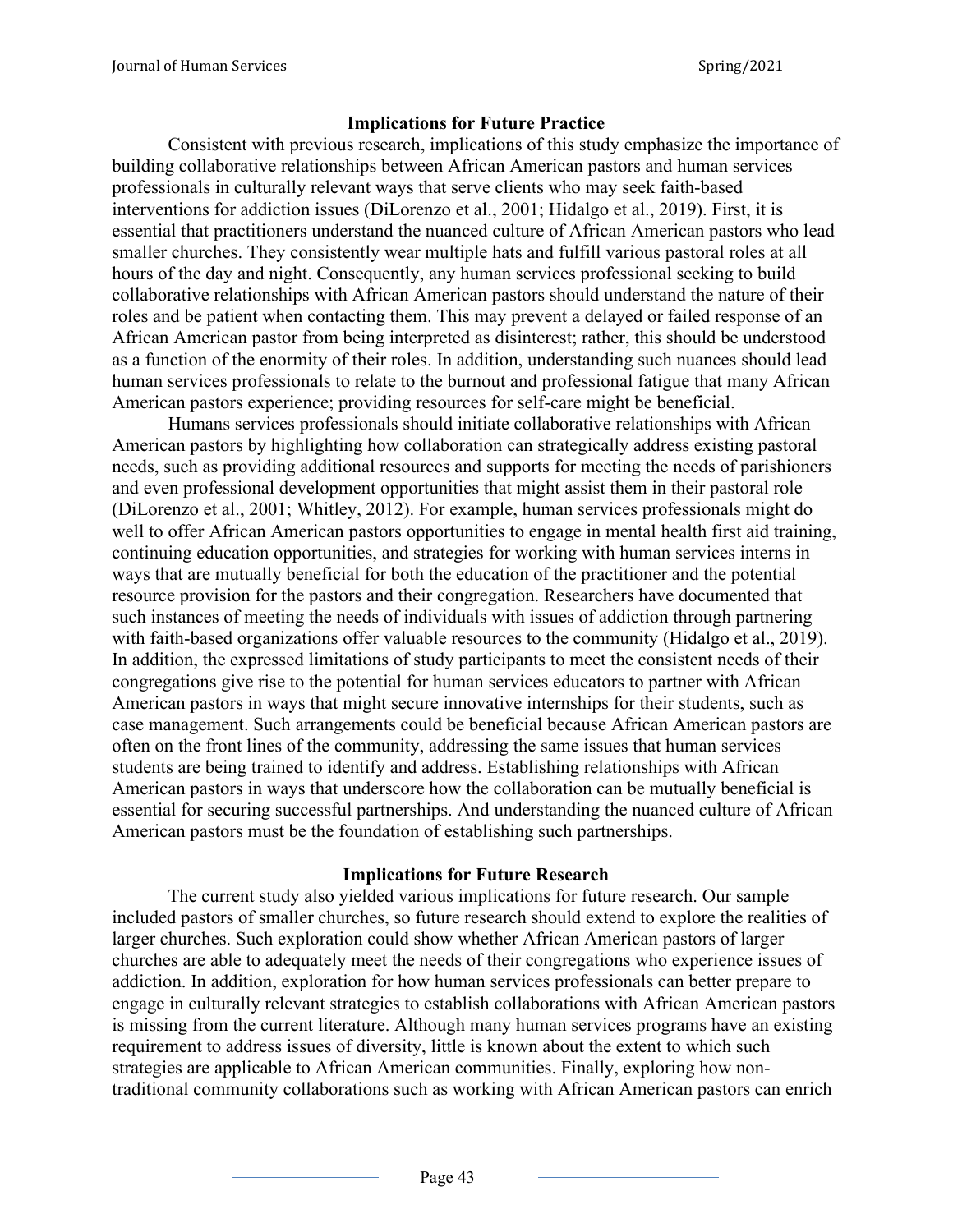the curricular experience of human services programs through internship is also missing from existing literature. Collectively, such exploration would strengthen the interaction between human services practitioners and African American pastors.

### **Limitations**

This study had some limitations despite the important ways that it unveils the cultural nuances of an understudied population that inform how human services professionals can collaborate to meet the needs of vulnerable populations. One empirical limitation is the limited scope of transferability that this study provides. According to Shenton (2004), "a qualitative study must be understood within the context of the particular characteristics of the organization…and perhaps the geographical area in which the fieldwork is carried out" (p. 70). Consequently, findings from this study only yield an understanding of the cultural nuances of African American pastors within smaller churches in one southeastern state. The extent to which African American pastors perceive themselves to be prepared to meet the needs of parishioners with issues of addiction could vary greatly among larger churches with greater resources, and those from other geographical locations. Another limitation is the pastors' interchangeable characterization of addiction issues with mental health issues. Although we sought to specifically understand the preparedness of African American pastors to address issues of addiction, participants discussed their lack of assessment abilities in terms of addiction and mental health issues. Such interchangeable descriptions make it difficult to determine whether existing gaps of knowledge of assessment were more a reflection of issues of addiction or mental health. Consequently, future studies should differentiate such discussions to clarify if both addiction and mental health, or only one of theses two, is more of an issue for the knowledge base of African American pastors. Nevertheless, the information presented is relevant due to the triangulation of the survey data with the focus group and individual interview data. Thus, the interpretation of gaps in knowledge being reflective of addiction issues was credible based on the methodology used.

### **Conclusion**

It could be difficult for human services professionals to serve African Americans who are skeptical of traditional forms of intervention for issues of addiction; however, it is essential to build collaborative relationships with African American pastors. Such partnerships are well suited for meeting the needs of clients who seek culturally relevant faith-based interventions. When doing so, a key first step is to recognize and understand the cultural nuances of African American pastors. This is vital to breaking down barriers of intimidation that could exist inadvertently between pastors and human services professionals. When cultural barriers are alleviated, professional relationships between human services practitioners and African American pastors can be mutually beneficial. Human services professionals can be instrumental resources to African American pastors by providing training on how to assess for issues of addiction and mental health. Well established and maintained partnerships might even have the potential to serve as mutually beneficial practice sites for human services interns, thus lessening the potential for burnout and fatigue among African American pastors, while providing innovative learning sites for emerging human services professionals.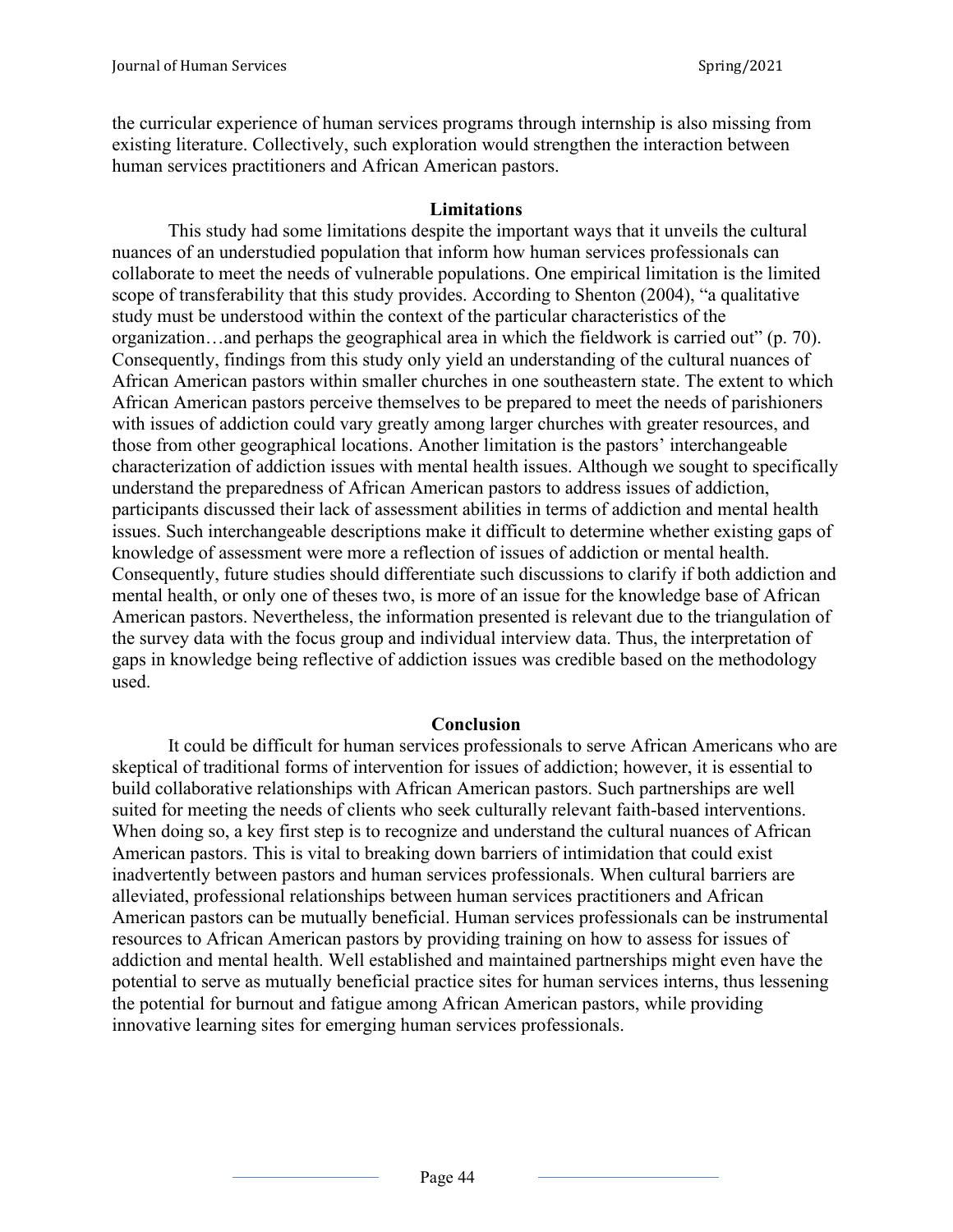# **References**

- Ali, M. M., Teich, J. L., & Mutter, R. (2015). The role of perceived need and health insurance in substance use treatment: Implications for the affordable care act. *Journal of Substance Abuse Treatment*, *54,*14–20. https://doi.org/10.1016/j.jsat.2015.02.002
- Avent, J. R., & Cashwell, C. S. (2015). The Black church: Theology and implications for counseling African Americans. *The Professional Counselor, 5*(1), 81–90. https://doi.org/10.15241/jra.5.1.81
- Avent, J. R., Cashwell, C. S., & Brown-Jeffy, S. (2015). African American pastors on mental health, coping, and help seeking. *Counseling and Values*, *60*(1), 32–47. https://doi.org/10.1002/j.2161-007x.2015.00059.x
- Blakey, J. M. (2016). The role of spirituality in helping African American women with histories of trauma and substance heal and recover. *Social Work & Christianity, 43*(1), 40-59.
- Bliss, D. (2009). Ethnic differences in spirituality in a sample of men and women in diverse substance abuse treatment settings: Implications for practitioners. *Journal of Ethnicity in Substance Abuse, 8*(4), 413-430. https://doi.org/10.1080/15332640903327583
- Borkman, T., Kaskutas, L. A., & Owen, P. (2007). Contrasting and converging philosophies of models of alcohol/other drugs treatment: Minnesota model, social model, and addiction therapeutic communities. *Alcoholism Treatment Quarterly, 3*, 21-38. [https://doi.org/10.1300/J020v25n03\\_03](https://psycnet.apa.org/doi/10.1300/J020v25n03_03)
- Braun, V., & Clark, V. (2006). Using thematic analysis in psychology. *Qualitative Research in Psychology, 3*, 77-101. https://doi.org/10.1191/1478088706qp063oa
- Capuzzi, D., & Stauffer, M.D. (2016). *Foundations of addictions counseling* (3rd ed.)*.* Pearson.
- Cook, C. C. H. (2004). Addiction and spirituality. *Addiction, 99*(5), 539-551. https://doi.org/10.1111/j.1360-0443.2004.00715.x
- Corrigan, P., & Nieweglowski, K. (2018). Stigma and the public health agenda for the opioid crisis in America. *International Journal of Drug Policy, 59*, 44-49. https://doi.org[/10.1016/j.drugpo.2018.06.015](https://doi.org/10.1016/j.drugpo.2018.06.015)
- Creswell, J. W. (2013). *Qualitative inquiry and research design choosing among five approaches* (3rd ed.). Sage.
- Department of Health and Human Services. (2018). *Opioid crisis statistics: The opioid epidemic in numbers*. https://www.hhs.gov/opioids/about-the-epidemic/opioid-crisisstatistics/index.html
- DiLorenzo, P., Johnson, R., & Bussey, M. (2001). The role of spirituality in the recovery process. *Child Welfare, 80*(2), 257-273. https://doi.org/10.15406/jpcpy.2016.06.00365
- Fisher, G. L. & Harrison, T. C. (2018). *Substance abuse: Information for school counselors, social workers, therapists, and counselors* (6th ed.). Pearson.
- Glesne, C. (2005). *Becoming qualitative researchers: An introduction* (3rd ed.). Allyn & Bacon.
- Hidalgo, B. E., Derose, K. P., Kanouse, D. E., Mendel J. E., Bluthenthal, R. N., & Oden, C. W. (2019). Urban religious congregations' responses to community substance use: An exploratory study of four cases. *Journal of Religious Health, 58*, 1340–1355[.](https://doi-org.proxy.lib.odu.edu/10.1007/s10943-019-00788-9) https://doi.org/10.1007/s10943-019-00788-9
- Masaud, S. A. N., Mohamad, N., Mat, K. C., Bhagat, V., Bakar, N. H. A., & Wong, P. S. O. (2018). Holistic psycho-spiritual approach to enhance the effectiveness of methadone maintenance therapy (MMT). *Research Journal of Pharmacy and Technology, 11*(4), 1316-1318. https://doi.org/10.5958/0974-360X.2018.00245.7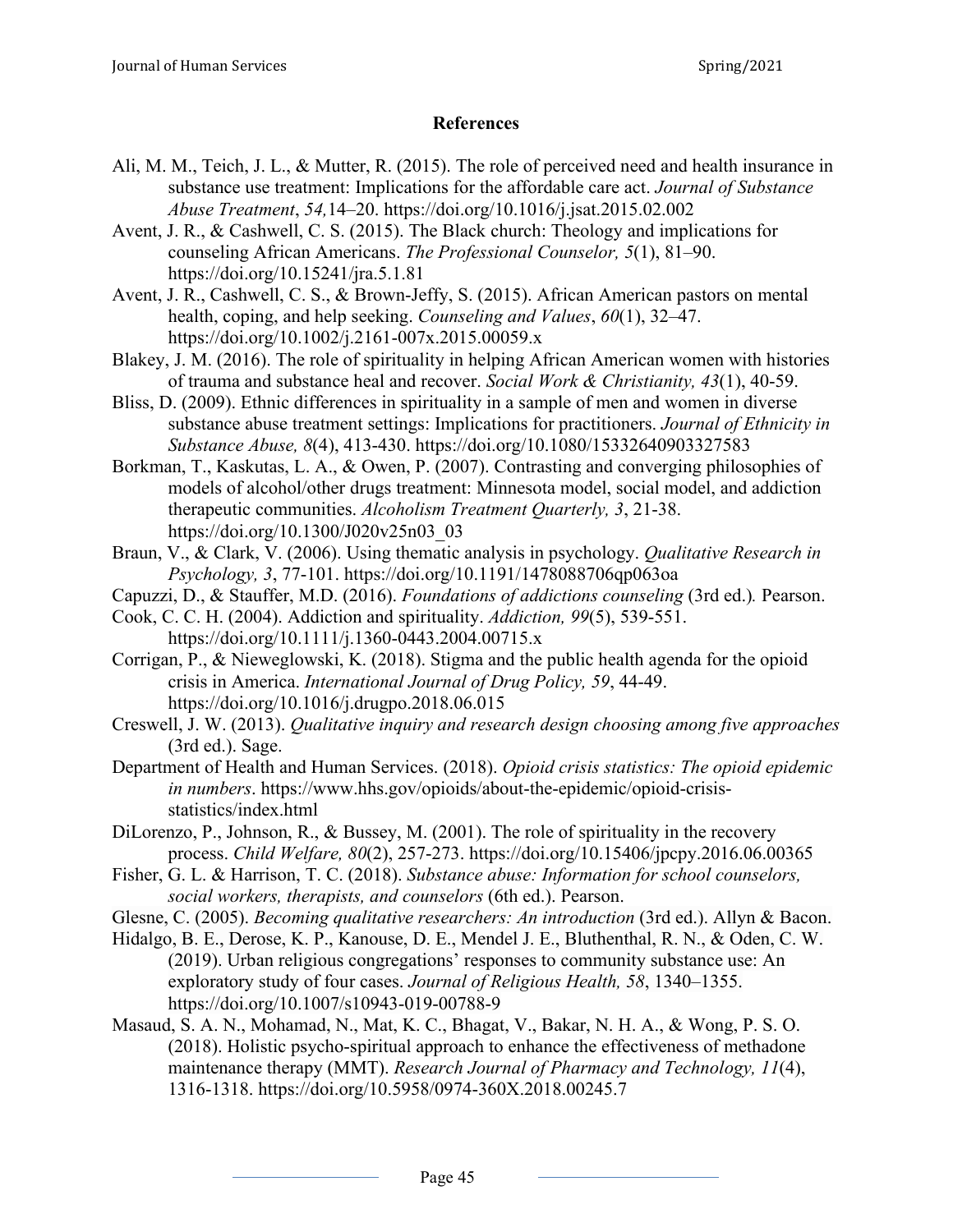- McConnell, K. J., Ridgely, M. S., & McCarty, D. (2012). What Oregon's parity law can tell us about the federal mental health parity and addiction equity act and spending on substance abuse treatment services. *Drug and Alcohol Dependence, 124*, 340-346. https://doi.org/10.1016/j.drugalcdep.2012.02.006
- McGee, M. D. (2020). Awakening and recovery. *Alcoholism Treatment Quarterly, 38*(2), 266- 285. https://doi.org/10.1080/07347324.2019.1632766
- Moseley, S. (2017). The affliction of addiction: Opportunities for chaplains in the face of substance use disorders. *Corrections Today, 79*(5), 14-78. http://msucommunityresources.org/Corrections%20Today%20Moseley%20The%20Affli ction%20of%20Addiction%20CCP%20Sept%20Oct%202017.pdf
- Mustain, J. R., & Helminiak, D. A. (2015). Understanding spirituality in recovery from addiction: Reintegrating the psyche to release the human spirit. *Addiction Research & Theory, 23*(5), 364-371. https://doi.org/10.3109/16066359.2015.1011623
- National Institute on Drug Abuse. (2014). *Drugs, brains, and behavior: The science of addiction.* https://www.drugabuse.gov/publications/drugs-brains-behavior-science-addiction/drugsbrain
- National Organization for Human Services. (2015). *Ethical standards for human service professionals*. https://www.nationalhumanservices.org/ethical-standards-for-hsprofessionals
- Neukrug, E. S. (2017). *Theory, practice, and trends in human services* (6th ed.). Cengage.
- Roberts, A., Gellad, W., & Skinner, A. (2016). Lock-in programs and the opioid epidemic: A call for evidence. *American Journal of Public Health, 106*, 1918-1919. https://doi.org/10.2105/AJPH.2016.303404
- Shenton, A. (2004). Strategies for ensuring trustworthiness in qualitative research projects. *Education for Information, 22*, 63-75. https://doi.org/10.3233/EFI-2004-22201
- Sneed, K. J., Pitman, J., & Jaillet Keane, D. L. (2019). Social work, Christianity, and addictions: relationships with God, others, and ourselves. *Social Work & Christianity, 46*(3), 3-6. https://doi.org/10.34043/swc.v46i3.87
- Solorzano, D., & Yosso, T., (2002). Critical race methodology: Counter-storytelling as an analytical framework for education research. *Qualitative Inquiry, 8*, 23-44. https://doi.org/10.1177/107780040200800103
- Sussman, S., Rozgonjuk, D., & van den Eijnden, R. J. J. M. (2017). Substance and behavioral addictions may share a similar underlying process of dysregulation. *Addiction, 112*, 1717- 1718. https://doi.org/10.1111/add.13825
- Tarver, S. Z., & Herring, M. H., (2019). Training culturally competent practitioners: Student reflections on the process. *Journal of Human Services, 39*, 7-18.
- Vincent, D., & Reed, P. G. (2014). Affordable care act: Overview and implications for advancing nursing. *Health and Public Policy, 27*, 254-259. https://doi.org/10.1177/0894318414534494
- Whitley, R. (2012). "Thank you God": Religion and recovery from dual diagnosis among lowincome African Americans. *Transcultural Psychiatry*, *49*(1), 87–104. https://doi.org/10.1177/1363461511425099
- Winfield, C., & Rehfuss, M. (2019). Use of film in undergraduate human services: Understanding the addiction and recovery process. *Journal of Creativity in Mental Health, 15*(1), 90-103. https://doi.org/10.1080/15401383.2019.1635936